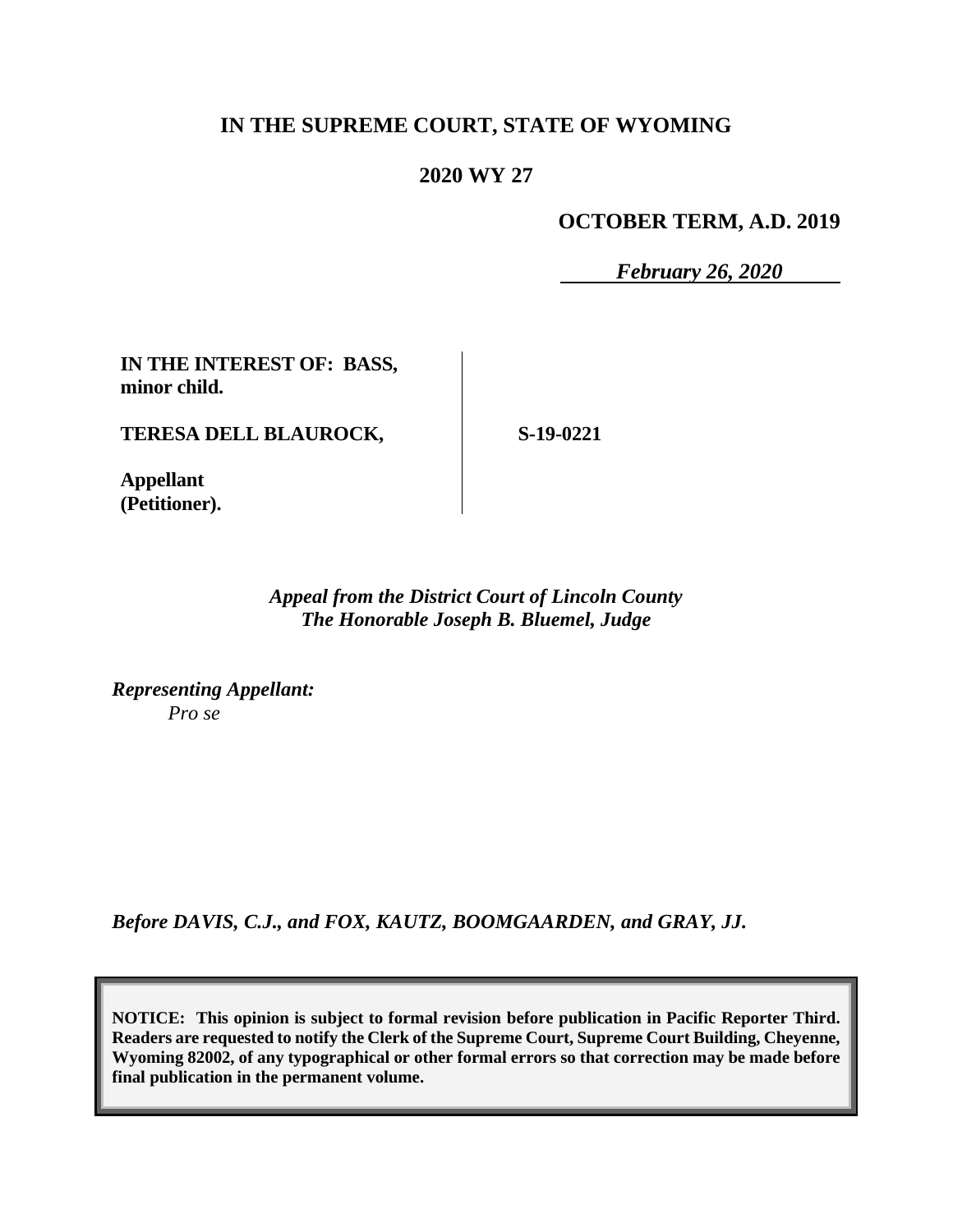#### **DAVIS**, **Chief Justice**.

[¶1] Teresa Blaurock filed a petition seeking temporary guardianship of her grandchild. Over two years later, the district court dismissed it without prejudice for failure to prosecute. We affirm.

### **ISSUE**

[¶2] Ms. Blaurock presents six issues in her *pro se* appeal, but we will consider only one, which we restate as:

> Did the district court abuse its discretion in dismissing Ms. Blaurock's guardianship petition for failure to prosecute?

# **FACTS**

[¶3] On May 9, 2017, Teresa Blaurock filed a petition for temporary guardianship of her grandchild. On June 26, 2019, the district court issued an order to show cause. The court pointed out that no action had been taken on the petition in over two years, and it ordered Ms. Blaurock to show cause in writing why the matter should not be dismissed. The order required that the writing be submitted on or before July 26, 2019.

[¶4] On July 23, 2019, Ms. Blaurock wrote a letter to the court asking that the petition not be dismissed. The letter was four pages long but did not address the petition or suggest that she would take any action on the petition. On July 25, 2019, the court entered an order dismissing the petition without prejudice.

## **DISCUSSION**

[¶5] Concerning dismissals for failure to prosecute, we have said:

"The dismissal of a suit for want of prosecution lies within the sound discretion of the trial court." *Johnson v. Board of Comm'rs of Laramie County*, 588 P.2d 237, 238 (Wyo. 1978). Accordingly, we review the district court's order dismissing a case for abuse of discretion. *Randolph v. Hays*, 665 P.2d 500, 504 (Wyo. 1983). "In determining whether there has been an abuse of discretion, the ultimate issue is whether or not the court could reasonably conclude as it did." *Id*. The party appealing an order to dismiss has the burden of establishing an abuse of discretion. *Johnston v. Stephenson*, 938 P.2d 861, 862 (Wyo. 1997). We keep in mind, however, that dismissal is not a favored course of action, because it "has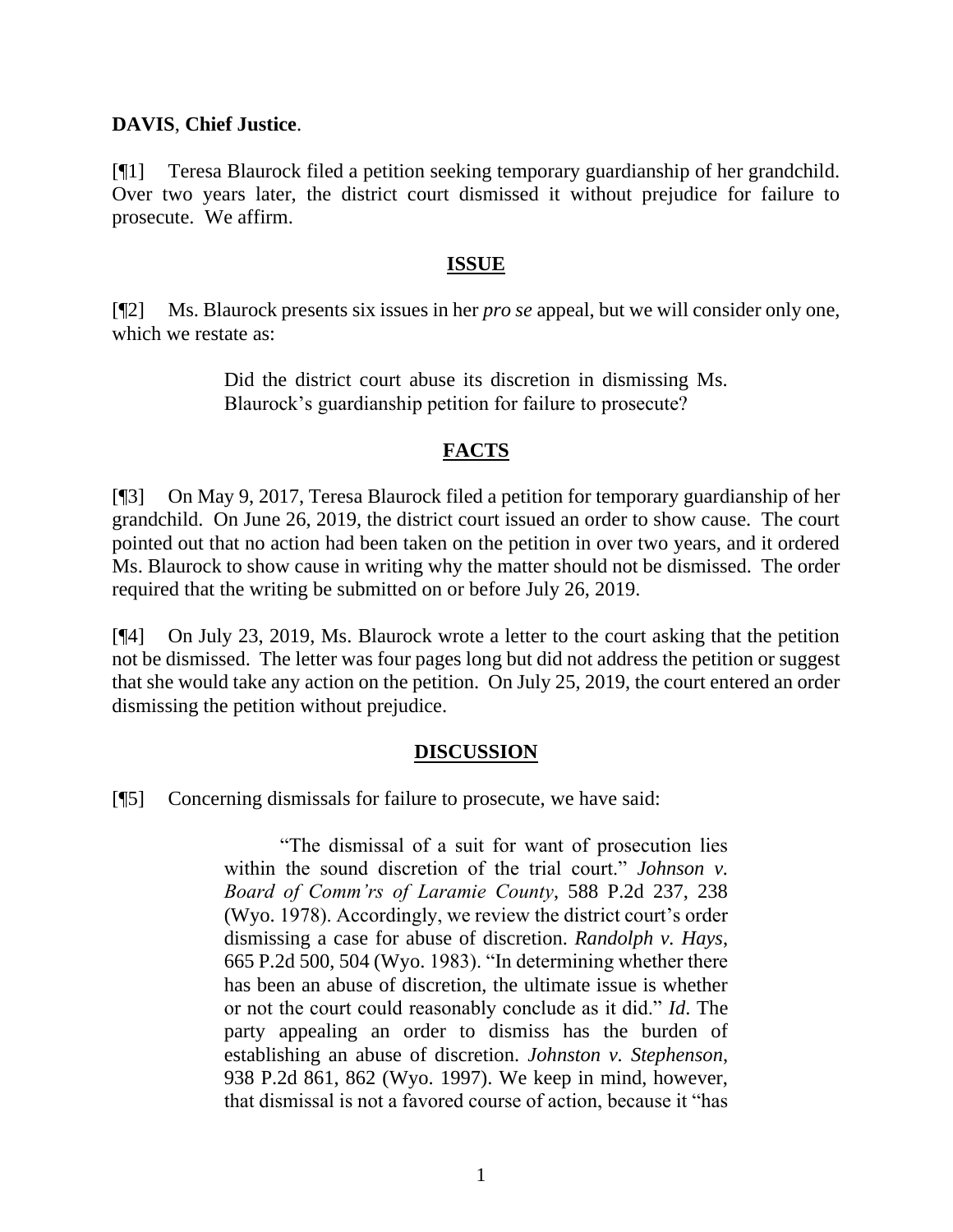always been the policy of our law to resolve doubts in favor of permitting parties to have their day in court on the merits of a controversy." *Waldrop v. Weaver*[, 702 P.2d 1291, 1294](http://www.westlaw.com/Link/Document/FullText?findType=Y&serNum=1985135517&pubNum=0000661&originatingDoc=I0f6f665c8e3611ddbc7bf97f340af743&refType=RP&fi=co_pp_sp_661_1294&originationContext=document&vr=3.0&rs=cblt1.0&transitionType=DocumentItem&contextData=(sc.UserEnteredCitation)#co_pp_sp_661_1294)  [\(Wyo.1985\),](http://www.westlaw.com/Link/Document/FullText?findType=Y&serNum=1985135517&pubNum=0000661&originatingDoc=I0f6f665c8e3611ddbc7bf97f340af743&refType=RP&fi=co_pp_sp_661_1294&originationContext=document&vr=3.0&rs=cblt1.0&transitionType=DocumentItem&contextData=(sc.UserEnteredCitation)#co_pp_sp_661_1294) quoting *Carman v. Slavens*[, 546 P.2d 601, 603](http://www.westlaw.com/Link/Document/FullText?findType=Y&serNum=1976113035&pubNum=0000661&originatingDoc=I0f6f665c8e3611ddbc7bf97f340af743&refType=RP&fi=co_pp_sp_661_603&originationContext=document&vr=3.0&rs=cblt1.0&transitionType=DocumentItem&contextData=(sc.UserEnteredCitation)#co_pp_sp_661_603)  [\(Utah 1976\).](http://www.westlaw.com/Link/Document/FullText?findType=Y&serNum=1976113035&pubNum=0000661&originatingDoc=I0f6f665c8e3611ddbc7bf97f340af743&refType=RP&fi=co_pp_sp_661_603&originationContext=document&vr=3.0&rs=cblt1.0&transitionType=DocumentItem&contextData=(sc.UserEnteredCitation)#co_pp_sp_661_603)

Under [W.R.C.P. 41\(b\),](http://www.westlaw.com/Link/Document/FullText?findType=L&pubNum=1008760&cite=WYRRCPR41&originatingDoc=I0f6f665c8e3611ddbc7bf97f340af743&refType=LQ&originationContext=document&vr=3.0&rs=cblt1.0&transitionType=DocumentItem&contextData=(sc.UserEnteredCitation)) the district court may dismiss "any action not prosecuted or brought to trial with due diligence." [Rule 203\(c\) of the Uniform Rules for District](http://www.westlaw.com/Link/Document/FullText?findType=L&pubNum=1008769&cite=WYRUNIFDCTR203&originatingDoc=I0f6f665c8e3611ddbc7bf97f340af743&refType=LQ&originationContext=document&vr=3.0&rs=cblt1.0&transitionType=DocumentItem&contextData=(sc.UserEnteredCitation))  [Courts](http://www.westlaw.com/Link/Document/FullText?findType=L&pubNum=1008769&cite=WYRUNIFDCTR203&originatingDoc=I0f6f665c8e3611ddbc7bf97f340af743&refType=LQ&originationContext=document&vr=3.0&rs=cblt1.0&transitionType=DocumentItem&contextData=(sc.UserEnteredCitation)) is more specific, indicating that cases "in which no substantial and bona fide action of record towards disposition has been taken for 90 days are subject to dismissal for lack of prosecution." The parties have cited only a handful of Wyoming cases dealing with dismissals for lack of prosecution, and none with facts similar to this case. This scarcity of cases may be due to the fact that dismissal of an action is "the most severe of penalties, which ought to be assessed only in the most extreme situations." *Glatter v. American Nat'l Bank*, 675 P.2d 642, 644 (Wyo.1984). Extreme situations are rare, so that "no precise rule may be laid down as to what circumstances justify a dismissal for lack of prosecution." Instead, "the circumstances surrounding each case must be examined, keeping in mind the conflict between the need for the court to manage its docket for the purpose of preventing undue delay on the one hand, and the policy favoring disposition of cases on the merits on the other hand." *Randolph*[, 665 P.2d at 503.](http://www.westlaw.com/Link/Document/FullText?findType=Y&serNum=1983128814&pubNum=0000661&originatingDoc=I0f6f665c8e3611ddbc7bf97f340af743&refType=RP&fi=co_pp_sp_661_503&originationContext=document&vr=3.0&rs=cblt1.0&transitionType=DocumentItem&contextData=(sc.UserEnteredCitation)#co_pp_sp_661_503)

*Dollarhide v. Bancroft*, 2008 WY 113, ¶¶ 10-11, 193 P.3d 223, 226 (Wyo. 2008).

[¶6] We find no abuse of discretion in the district court's dismissal of Ms. Blaurock's petition. As noted in *Dollarhide*, Rule 203(c) of [the Uniform Rules for District Courts](http://www.westlaw.com/Link/Document/FullText?findType=L&pubNum=1008769&cite=WYRUNIFDCTR203&originatingDoc=I0f6f665c8e3611ddbc7bf97f340af743&refType=LQ&originationContext=document&vr=3.0&rs=cblt1.0&transitionType=DocumentItem&contextData=(sc.UserEnteredCitation)) provides that cases "in which no substantial and bona fide action of record towards disposition has been taken for 90 days are subject to dismissal for lack of prosecution." U.R.D.C. 203(c). Ms. Blaurock took no action on her petition for over two years, a period well in excess of ninety days. Additionally, she offered no assurances to the court that she intended to take any type of substantial or bona fide action. Finally, the dismissal of Ms. Blaurock's petition is not the rare and extreme penalty that we discussed in *Dollarhide*. The dismissal was without prejudice, which would allow her to refile the petition should she choose to do so.